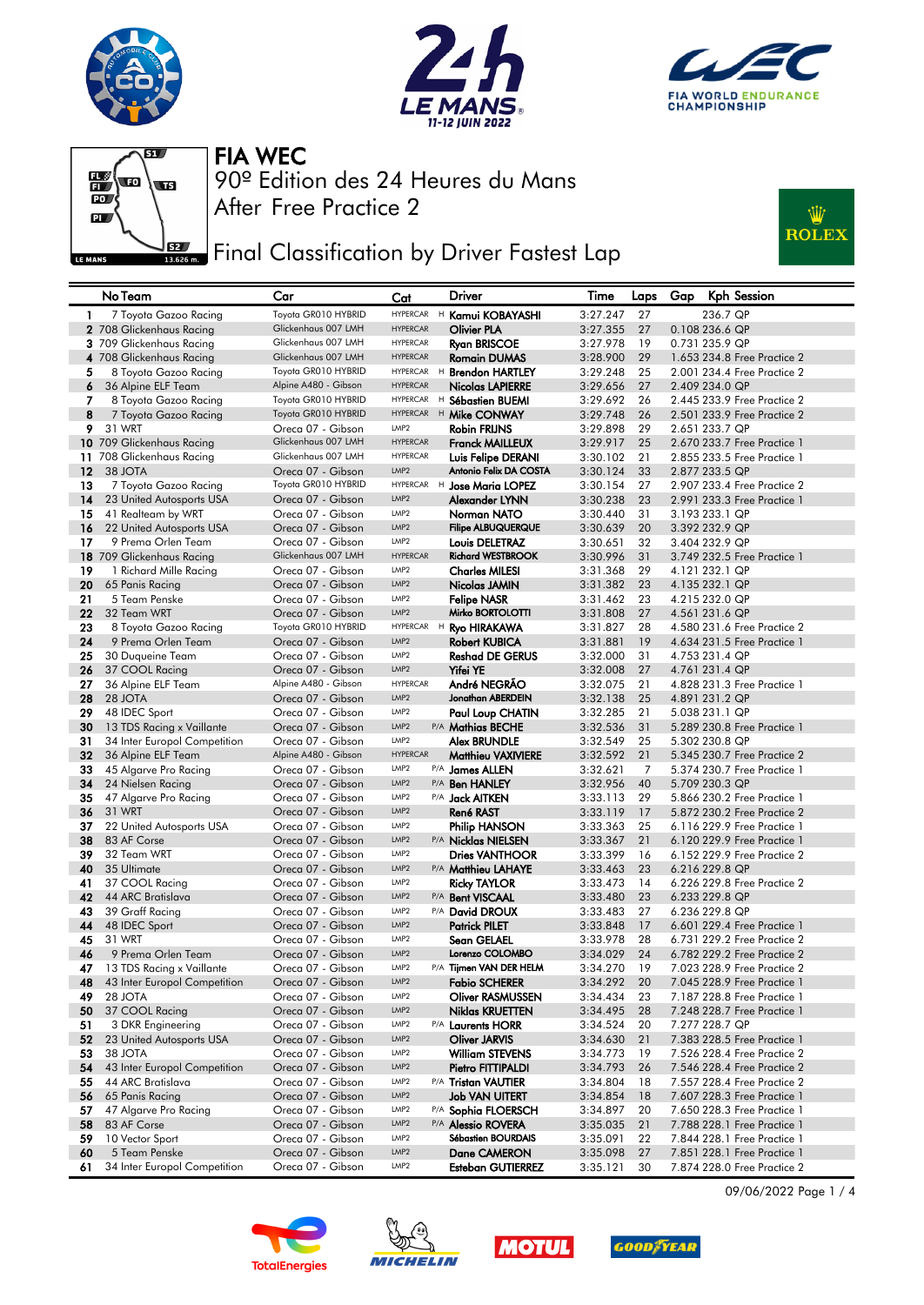







## **FEE** Final Classification by Driver Fastest Lap



|            | No Team                                | Car                                          | Cat                                  | <b>Driver</b>                              | Time                 | Laps     | <b>Kph Session</b><br>Gap                                    |
|------------|----------------------------------------|----------------------------------------------|--------------------------------------|--------------------------------------------|----------------------|----------|--------------------------------------------------------------|
| 62         | 41 Realteam by WRT                     | Oreca 07 - Gibson                            | LMP <sub>2</sub>                     | <b>Ferdinand HABSBURG</b>                  | 3:35.169             | 18       | 7.922 228.0 Free Practice 1                                  |
| 63         | 22 United Autosports USA               | Oreca 07 - Gibson                            | LMP <sub>2</sub>                     | Will OWEN                                  | 3:35.250             | 23       | 8.003 227.9 Free Practice 2                                  |
| 64         | 23 United Autosports USA               | Oreca 07 - Gibson                            | LMP <sub>2</sub>                     | Joshua PIERSON                             | 3:35.362             | 36       | 8.115 227.8 Free Practice 2                                  |
| 65         | 28 JOTA                                | Oreca 07 - Gibson                            | LMP <sub>2</sub>                     | <b>Edward JONES</b>                        | 3:35.366             | 26       | 8.119 227.8 Free Practice 2                                  |
| 66         | 41 Realteam by WRT                     | Oreca 07 - Gibson                            | LMP <sub>2</sub>                     | Rui ANDRADE                                | 3:35.681             | 25       | 8.434 227.4 Free Practice 2                                  |
| 67         | 10 Vector Sport                        | Oreca 07 - Gibson                            | LMP <sub>2</sub>                     | <b>Ryan CULLEN</b>                         | 3:35.711             | 13       | 8.464 227.4 Free Practice 2                                  |
| 68         | 30 Duqueine Team                       | Oreca 07 - Gibson                            | LMP <sub>2</sub>                     | Richard BRADLEY                            | 3:36.095             | 19       | 8.848 227.0 Free Practice 2                                  |
| 69         | 65 Panis Racing                        | Oreca 07 - Gibson                            | LMP <sub>2</sub>                     | Julien CANAL                               | 3:36.261             | 16       | 9.014 226.8 Free Practice 2                                  |
| 70         | 38 JOTA                                | Oreca 07 - Gibson                            | LMP <sub>2</sub>                     | <b>Roberto GONZALEZ</b>                    | 3:36.646             | 23       | 9.399 226.4 Free Practice 2                                  |
| 71         | 5 Team Penske                          | Oreca 07 - Gibson                            | LMP <sub>2</sub>                     | <b>Emmanuel COLLARD</b>                    | 3:36.727             | 15       | 9.480 226.3 Free Practice 1                                  |
| 72         | 43 Inter Europol Competition           | Oreca 07 - Gibson                            | LMP <sub>2</sub>                     | David HEINEMEIER-HANSSON                   | 3:37.114             | 16       | 9.867 225.9 Free Practice 1                                  |
| 73         | 45 Algarve Pro Racing                  | Oreca 07 - Gibson                            | LMP <sub>2</sub>                     | P/A René BINDER                            | 3:37.223             | 10       | 9.976 225.8 Free Practice 1                                  |
| 74         | 1 Richard Mille Racing                 | Oreca 07 - Gibson                            | LMP <sub>2</sub>                     | Lilou WADOUX                               | 3:37.349             | 19       | 10.102 225.7 Free Practice 1                                 |
| 75         | 35 Ultimate                            | Oreca 07 - Gibson                            | LMP <sub>2</sub>                     | P/A Jean-Baptiste LAHAYE                   | 3:37.419             | 16       | 10.172 225.6 Free Practice 1                                 |
| 76         | 30 Duqueine Team                       | Oreca 07 - Gibson                            | LMP <sub>2</sub>                     | Guillermo ROJAS                            | 3:37.545             | 16       | 10.298 225.5 Free Practice 1                                 |
| 77         | 1 Richard Mille Racing                 | Oreca 07 - Gibson                            | LMP <sub>2</sub>                     | Sébastien OGIER                            | 3:38.017             | 18       | 10.770 225.0 Free Practice 1                                 |
| 78         | 48 IDEC Sport                          | Oreca 07 - Gibson                            | LMP <sub>2</sub>                     | <b>Paul LAFARGUE</b>                       | 3:38.071             | 18       | 10.824 224.9 Free Practice 1                                 |
| 79         | 10 Vector Sport                        | Oreca 07 - Gibson                            | LMP <sub>2</sub>                     | Nico MÜLLER                                | 3:38.088             | 6        | 10.841 224.9 Free Practice 2                                 |
| 80         | 27 CD Sport                            | Ligier JSP217 - Gibson                       | LMP <sub>2</sub>                     | P/A Steven PALETTE                         | 3:38.136             | 23       | 10.889 224.9 QP                                              |
| 81         | 3 DKR Engineering                      | Oreca 07 - Gibson                            | LMP <sub>2</sub>                     | P/A Alexandre COUGNAUD                     | 3:38.600             | 14       | 11.353 224.4 Free Practice 2                                 |
| 82         | 32 Team WRT                            | Oreca 07 - Gibson                            | LMP <sub>2</sub>                     | <b>Rolf INEICHEN</b>                       | 3:38.634             | 29       | 11.387 224.4 Free Practice 1                                 |
| 83         | 45 Algarve Pro Racing                  | Oreca 07 - Gibson                            | LMP2                                 | P/A Steven THOMAS                          | 3:39.722             | 15       | 12,475 223,3 Free Practice 1                                 |
| 84         | 24 Nielsen Racing                      | Oreca 07 - Gibson                            | LMP <sub>2</sub>                     | P/A Matthew BELL                           | 3:39.911             | 11       | 12.664 223.1 Free Practice 2                                 |
| 85         | 35 Ultimate                            | Oreca 07 - Gibson                            | LMP <sub>2</sub>                     | P/A Francois HERIAU                        | 3:39.983             | 30       | 12,736 223.0 Free Practice 1                                 |
| 86         | 3 DKR Engineering                      | Oreca 07 - Gibson                            | LMP <sub>2</sub>                     | P/A Jean GLORIEUX<br>Jakub SMIECHOWSKI     | 3:40.049             | 11       | 12.802 222.9 Free Practice 1                                 |
| 87         | 34 Inter Europol Competition           | Oreca 07 - Gibson                            | LMP <sub>2</sub><br>LMP <sub>2</sub> |                                            | 3:40.645             | 13       | 13.398 222.3 Free Practice 2                                 |
| 88         | 47 Algarve Pro Racing                  | Oreca 07 - Gibson                            | LMP <sub>2</sub>                     | P/A John FALB                              | 3:41.932             | 24       | 14.685 221.0 Free Practice 2                                 |
| 89<br>90   | 39 Graff Racing<br>83 AF Corse         | Oreca 07 - Gibson<br>Oreca 07 - Gibson       | LMP <sub>2</sub>                     | P/A Eric TROUILLET<br>P/A François PERRODO | 3:41.935<br>3:42.178 | 20<br>18 | 14,688 221,0 Free Practice 1<br>14.931 220.8 Free Practice 1 |
| 91         | 13 TDS Racing x Vaillante              | Oreca 07 - Gibson                            | LMP <sub>2</sub>                     | P/A Philippe CIMADOMO                      | 3:42.785             | 27       | 15,538 220.2 Free Practice 1                                 |
| 92         | 24 Nielsen Racing                      | Oreca 07 - Gibson                            | LMP <sub>2</sub>                     | P/A Rodrigo SALES                          | 3:42.789             | 14       | 15.542 220.2 Free Practice 1                                 |
| 93         | 39 Graff Racing                        | Oreca 07 - Gibson                            | LMP <sub>2</sub>                     | P/A Sébastien PAGE                         | 3:43.739             | 17       | 16,492 219,2 Free Practice 1                                 |
| 94         | 44 ARC Bratislava                      | Oreca 07 - Gibson                            | LMP <sub>2</sub>                     | P/A Miroslav KONOPKA                       | 3:47.172             | 23       | 19.925 215.9 Free Practice 1                                 |
| 95         | 27 CD Sport                            | Ligier JSP217 - Gibson                       | LMP <sub>2</sub>                     | P/A Michael JENSEN                         | 3:47.381             | 25       | 20.134 215.7 Free Practice 1                                 |
| 96         | 27 CD Sport                            | Ligier JSP217 - Gibson                       | LMP <sub>2</sub>                     | P/A Christophe CRESP                       | 3:50.379             | 16       | 23.132 212.9 Free Practice 2                                 |
| 97         | 92 Porsche GT Team                     | Porsche 911 RSR - 19                         | <b>LMGTE Pro</b>                     | <b>Laurens VANTHOOR</b>                    | 3:50.999             | 11       | 23.752 212.4 QP                                              |
| 98         | 63 Corvette Racing                     | Chevrolet Corvette C8.R                      | <b>LMGTE Pro</b>                     | <b>Antonio GARCIA</b>                      | 3:51.132             | 38       | 23.885 212.2 QP                                              |
| 99         | 91 Porsche GT Team                     | Porsche 911 RSR - 19                         | <b>LMGTE Pro</b>                     | Frédéric MAKOWIECKI                        | 3:51.382             | 25       | 24.135 212.0 QP                                              |
| 100        | 64 Corvette Racing                     | Chevrolet Corvette C8.R                      | <b>LMGTE Pro</b>                     | <b>Nick TANDY</b>                          | 3:51.491             | 25       | 24.244 211.9 QP                                              |
| 101        | 51 AF Corse                            | Ferrari 488 GTE Evo                          | <b>LMGTE Pro</b>                     | James CALADO                               | 3:51.502             | 16       | 24.255 211.9 QP                                              |
| 102        | 52 AF Corse                            | Ferrari 488 GTE Evo                          | <b>LMGTE Pro</b>                     | Antonio FUOCO                              | 3:51.614             | 31       | 24.367 211.8 QP                                              |
| 103        | 98 Northwest AMR                       | Aston Martin VANTAGE AMR                     | <b>LMGTE Am</b>                      | Nicki THIIM                                | 3:52.559             | 24       | 25.312 210.9 QP                                              |
| 104        | 64 Corvette Racing                     | Chevrolet Corvette C8.R                      | <b>LMGTE Pro</b>                     | <b>Tommy MILNER</b>                        | 3:53.360             | 31       | 26.113 210.2 Free Practice 1                                 |
| 105        | 57 Kessel Racing                       | Ferrari 488 GTE Evo                          | <b>LMGTE Am</b>                      | Mikkel JENSEN                              | 3:53.489             | 32       | 26.242 210.1 QP                                              |
| 106        | 63 Corvette Racing                     | Chevrolet Corvette C8.R                      | <b>LMGTE Pro</b>                     | <b>Nicky CATSBURG</b>                      | 3:53.492             | 11       | 26.245 210.1 Free Practice 2                                 |
| 107        | 63 Corvette Racing                     | Chevrolet Corvette C8.R                      | <b>LMGTE Pro</b>                     | Jordan TAYLOR                              | 3:53.564             | 17       | 26.317 210.0 Free Practice 1                                 |
| 108        | 54 AF Corse                            | Ferrari 488 GTE Evo                          | LMGTE Am                             | <b>Nick CASSIDY</b>                        | 3:53.690             | 23       | 26.443 209.9 QP                                              |
| 109        | 64 Corvette Racing                     | Chevrolet Corvette C8.R                      | <b>LMGTE Pro</b>                     | Alexander SIMS                             | 3:53.699             | 10       | 26.452 209.9 Free Practice 2                                 |
| 110        | 91 Porsche GT Team                     | Porsche 911 RSR - 19                         | <b>LMGTE Pro</b>                     | <b>Gianmaria BRUNI</b>                     | 3:53.971             | 18       | 26.724 209.7 Free Practice 2                                 |
| 111        | 74 Riley Motorsports                   | Ferrari 488 GTE Evo                          | <b>LMGTE Pro</b>                     | <b>Felipe FRAGA</b>                        | 3:54.019             | 14       | 26.772 209.6 Free Practice 2                                 |
| 112        | 85 Iron Dames                          | Ferrari 488 GTE Evo                          | LMGTE Am                             | <b>Rahel FREY</b>                          | 3:54.081             | 27       | 26.834 209.6 QP                                              |
| 113        | 92 Porsche GT Team                     | Porsche 911 RSR - 19<br>Porsche 911 RSR - 19 | <b>LMGTE Pro</b>                     | Kevin ESTRE                                | 3:54.158             | 25       | 26.911 209.5 Free Practice 2                                 |
| 114        | 77 Dempsey - Proton Racing             |                                              | LMGTE Am                             | <b>Harry TINCKNELL</b>                     | 3:54.224             | 27       | 26.977 209.4 QP                                              |
| 115        | 61 AF Corse<br>86 GR Racing            | Ferrari 488 GTE Evo<br>Porsche 911 RSR - 19  | <b>LMGTE Am</b><br><b>LMGTE Am</b>   | <b>Vincent ABRIL</b>                       | 3:54.316             | 31       | 27.069 209.3 QP                                              |
| 116        |                                        | Porsche 911 RSR - 19                         | <b>LMGTE Am</b>                      | <b>Benjamin BARKER</b>                     | 3:54.323             | 21       | 27.076 209.3 QP<br>27.263 209.2 QP                           |
| 117<br>118 | 56 Team Project 1<br>46 Team Project 1 | Porsche 911 RSR - 19                         | LMGTE Am                             | <b>Ben BARNICOAT</b><br>Matteo CAIROLI     | 3:54.510<br>3:54.533 | 29<br>24 | 27.286 209.2 QP                                              |
| 119        | 92 Porsche GT Team                     | Porsche 911 RSR - 19                         | <b>LMGTE Pro</b>                     | Michael CHRISTENSEN                        | 3:54.552             | 24       | 27.305 209.1 Free Practice 1                                 |
| 120        | 74 Riley Motorsports                   | Ferrari 488 GTE Evo                          | <b>LMGTE Pro</b>                     | Sam BIRD                                   | 3:54.601             | 9        | 27.354 209.1 Free Practice 1                                 |
| 121        | 91 Porsche GT Team                     | Porsche 911 RSR - 19                         | <b>LMGTE Pro</b>                     | <b>Richard LIETZ</b>                       | 3:54.751             | 20       | 27.504 209.0 Free Practice 2                                 |
| 122        | 79 WeatherTech Racing                  | Porsche 911 RSR - 19                         | LMGTE Am                             | <b>Julien ANDLAUER</b>                     | 3:54.912             | 20       | 27.665 208.8 QP                                              |
|            |                                        |                                              |                                      |                                            |                      |          |                                                              |









09/06/2022 Page 2 / 4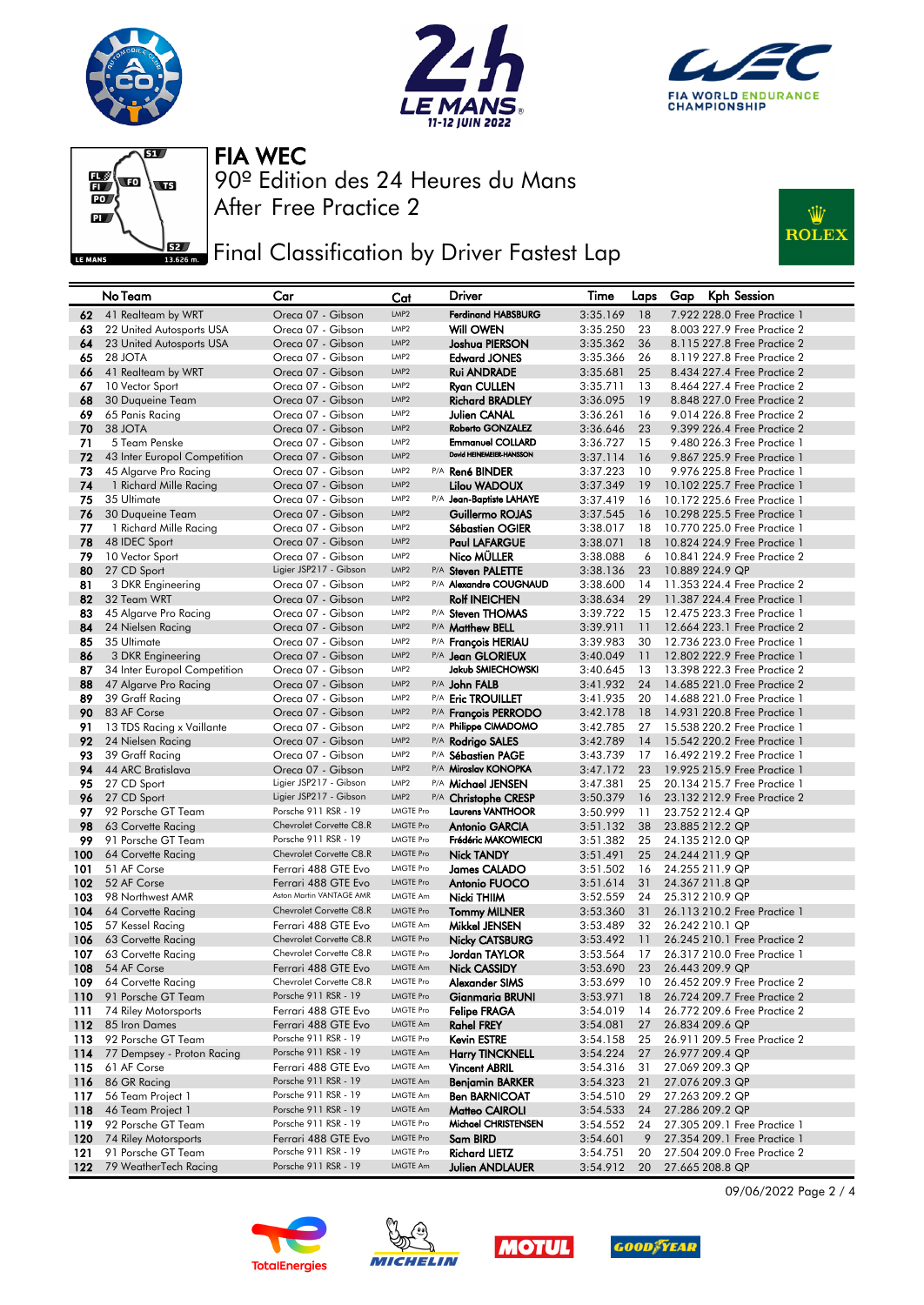







## **FEE** Final Classification by Driver Fastest Lap



|            | No Team                                       | Car                                         | Cat                  | Driver                              | Time                 | Laps     | <b>Kph Session</b><br>Gap                                    |
|------------|-----------------------------------------------|---------------------------------------------|----------------------|-------------------------------------|----------------------|----------|--------------------------------------------------------------|
| 123        | 52 AF Corse                                   | Ferrari 488 GTE Evo                         | <b>LMGTE Pro</b>     | Miguel MOLINA                       | 3:54.925             | 25       | 27.678 208.8 Free Practice 2                                 |
| 124        | 99 Hardpoint Motorsport                       | Porsche 911 RSR - 19                        | <b>LMGTE Am</b>      | <b>Alessio PICARIELLO</b>           | 3:55.076             | 22       | 27.829 208.7 QP                                              |
| 125        | 59 Inception Racing                           | Ferrari 488 GTE Evo                         | <b>LMGTE Am</b>      | Côme LEDOGAR                        | 3:55.162             | 22       | 27.915 208.6 QP                                              |
| 126        | 52 AF Corse                                   | Ferrari 488 GTE Evo                         | <b>LMGTE Pro</b>     | Davide RIGON                        | 3:55.186             | 15       | 27.939 208.6 Free Practice 2                                 |
| 127        | 51 AF Corse                                   | Ferrari 488 GTE Evo                         | <b>LMGTE Pro</b>     | <b>Daniel SERRA</b>                 | 3:55.299             | 12       | 28,052 208,5 Free Practice 2                                 |
| 128        | 21 AF Corse                                   | Ferrari 488 GTE Evo                         | LMGTE Am             | <b>Toni VILANDER</b>                | 3:55.308             | 33       | 28.061 208.5 QP                                              |
| 129        | 51 AF Corse                                   | Ferrari 488 GTE Evo                         | <b>LMGTE Pro</b>     | <b>Alessandro PIER GUIDI</b>        | 3:55.456             | 9        | 28,209 208,3 Free Practice 2                                 |
| 130        | 55 Spirit of Race                             | Ferrari 488 GTE Evo                         | LMGTE Am             | <b>Matthew GRIFFIN</b>              | 3:55.617             | 29       | 28.370 208.2 QP                                              |
| 131        | 46 Team Project 1                             | Porsche 911 RSR - 19                        | LMGTE Am             | Mikkel PEDERSEN                     | 3:55.629             | 21       | 28,382 208,2 Free Practice 2                                 |
| 132        | 75 Iron Lynx                                  | Ferrari 488 GTE Evo<br>Porsche 911 RSR - 19 | LMGTE Am<br>LMGTE Am | <b>Nicolas VARRONE</b>              | 3:55.672             | 31       | 28.425 208.1 QP                                              |
| 133        | 88 Dempsey - Proton Racing                    | Aston Martin VANTAGE AMR                    | <b>LMGTE Am</b>      | Jan HEYLEN<br>Marco SØRENSEN        | 3:55.729             | 24       | 28,482 208,1 Free Practice 2                                 |
| 134        | 33 TF Sport                                   | Ferrari 488 GTE Evo                         | LMGTE Am             | Renger VAN DER ZANDE                | 3:55.997<br>3:56.008 | 27<br>27 | 28,750 207.9 Free Practice 1<br>28.761 207.8 QP              |
| 135        | 66 JMW Motorsport<br>136 777 D'Station Racing | Aston Martin VANTAGE AMR                    | LMGTE Am             | <b>Charles FAGG</b>                 | 3:56.035             | 26       | 28.788 207.8 Free Practice 2                                 |
| 137        | 98 Northwest AMR                              | Aston Martin VANTAGE AMR                    | LMGTE Am             | David PITTARD                       | 3:56.075             | 27       | 28,828 207,8 Free Practice 2                                 |
|            | 138 777 D'Station Racing                      | Aston Martin VANTAGE AMR                    | LMGTE Am             | Tomonobu FUJII                      | 3:56.138             | 31       | 28.891 207.7 Free Practice 2                                 |
| 139        | 85 Iron Dames                                 | Ferrari 488 GTE Evo                         | LMGTE Am             | Michelle GATTING                    | 3:56.361             | 22       | 29.114 207.5 Free Practice 2                                 |
| 140        | 74 Riley Motorsports                          | Ferrari 488 GTE Evo                         | <b>LMGTE Pro</b>     | <b>Shane VAN GISBERGEN</b>          | 3:56.373             | 21       | 29.126 207.5 Free Practice 1                                 |
| 141        | 60 Iron Lynx                                  | Ferrari 488 GTE Evo                         | LMGTE Am             | Alessandro BALZAN                   | 3:56.470             | 28       | 29.223 207.4 Free Practice 2                                 |
| 142        | 88 Dempsey - Proton Racing                    | Porsche 911 RSR - 19                        | <b>LMGTE Am</b>      | Maxwell ROOT                        | 3:56.516             | 26       | 29.269 207.4 QP                                              |
| 143        | 80 Iron Lynx                                  | Ferrari 488 GTE Evo                         | LMGTE Am             | <b>Giancarlo FISICHELLA</b>         | 3:56.560             | 24       | 29.313 207.4 Free Practice 2                                 |
| 144        | 33 TF Sport                                   | Aston Martin VANTAGE AMR                    | <b>LMGTE Am</b>      | <b>Henrique CHAVES</b>              | 3:56.637             | 26       | 29.390 207.3 Free Practice 2                                 |
| 145        | 60 Iron Lynx                                  | Ferrari 488 GTE Evo                         | LMGTE Am             | Raffaele GIAMMARIA                  | 3:56.940             | 16       | 29.693 207.0 Free Practice 1                                 |
| 146        | 86 GR Racing                                  | Porsche 911 RSR - 19                        | <b>LMGTE Am</b>      | <b>Riccardo PERA</b>                | 3:57.004             | 15       | 29.757 207.0 Free Practice 1                                 |
| 147        | 77 Dempsey - Proton Racing                    | Porsche 911 RSR - 19                        | <b>LMGTE Am</b>      | <b>Sebastian PRIAULX</b>            | 3:57.007             | 20       | 29.760 207.0 Free Practice 2                                 |
| 148        | 99 Hardpoint Motorsport                       | Porsche 911 RSR - 19                        | LMGTE Am             | <b>Martin RUMP</b>                  | 3:57.063             | 28       | 29.816 206.9 Free Practice 2                                 |
| 149        | 55 Spirit of Race                             | Ferrari 488 GTE Evo                         | LMGTE Am             | <b>David PEREL</b>                  | 3:57.165             | 15       | 29.918 206.8 Free Practice 2                                 |
| 150        | 54 AF Corse                                   | Ferrari 488 GTE Evo                         | <b>LMGTE Am</b>      | Francesco CASTELLACCI               | 3:57.419             | 24       | 30.172 206.6 Free Practice 2                                 |
| 151        | 56 Team Project 1                             | Porsche 911 RSR - 19                        | LMGTE Am             | <b>Oliver MILLROY</b>               | 3:57.452             | 19       | 30.205 206.6 Free Practice 2                                 |
| 152        | 71 Spirit of Race                             | Ferrari 488 GTE Evo                         | LMGTE Am             | <b>Pierre RAGUES</b>                | 3:57.456             | 21       | 30.209 206.6 Free Practice 2                                 |
| 153        | 80 Iron Lynx                                  | Ferrari 488 GTE Evo                         | LMGTE Am             | Matteo CRESSONI                     | 3:57.585             | 24       | 30,338 206.5 Free Practice 2                                 |
| 154        | 61 AF Corse                                   | Ferrari 488 GTE Evo                         | <b>LMGTE Am</b>      | <b>Louis PRETTE</b>                 | 3:57.652             | 17       | 30.405 206.4 Free Practice 2                                 |
| 155        | 57 Kessel Racing                              | Ferrari 488 GTE Evo                         | LMGTE Am             | Frederik SCHANDORFF                 | 3:57.765             | 14       | 30.518 206.3 Free Practice 2                                 |
| 156        | 71 Spirit of Race                             | Ferrari 488 GTE Evo                         | LMGTE Am             | <b>Gabriel AUBRY</b>                | 3:57.793             | 23       | 30.546 206.3 Free Practice 1                                 |
| 157        | 59 Inception Racing                           | Ferrari 488 GTE Evo                         | LMGTE Am             | Marvin KLEIN                        | 3:57.961             | 24       | 30.714 206.1 Free Practice 2                                 |
| 158        | 93 Proton Competition                         | Porsche 911 RSR - 19                        | LMGTE Am             | Matt CAMPBELL                       | 3:57.971             | 19       | 30.724 206.1 Free Practice 1                                 |
| 159        | 79 WeatherTech Racing                         | Porsche 911 RSR - 19                        | LMGTE Am             | <b>Thomas MERRILL</b>               | 3:58.508             | 25       | 31,261 205,7 Free Practice 2                                 |
| 160        | 80 Iron Lynx                                  | Ferrari 488 GTE Evo<br>Porsche 911 RSR - 19 | LMGTE Am<br>LMGTE Am | <b>Richard HEISTAND</b>             | 3:58.926             | 22       | 31.679 205.3 Free Practice 1                                 |
| 161<br>162 | 77 Dempsey - Proton Racing                    | Ferrari 488 GTE Evo                         | <b>LMGTE Am</b>      | <b>Christian RIED</b><br>Sarah BOVY | 3:59.132<br>3:59.811 | 15<br>21 | 31,885 205,1 Free Practice 1<br>32.564 204.6 Free Practice 2 |
| 163        | 85 Iron Dames<br>66 JMW Motorsport            | Ferrari 488 GTE Evo                         | LMGTE Am             | Jason HART                          | 4:00.008             | 25       | 32.761 204.4 Free Practice 1                                 |
| 164        | 61 AF Corse                                   | Ferrari 488 GTE Evo                         | <b>LMGTE Am</b>      | <b>Conrad GRUNEWALD</b>             | 4:00.033             | 12       | 32.786 204.4 Free Practice 1                                 |
| 165        | 21 AF Corse                                   | Ferrari 488 GTE Evo                         | LMGTE Am             | Simon MANN                          | 4:00.145             | 19       | 32.898 204.3 Free Practice 2                                 |
|            | 166 777 D'Station Racing                      | Aston Martin VANTAGE AMR                    | LMGTE Am             | Satoshi HOSHINO                     | 4:00.196             | 16       | 32.949 204.2 Free Practice 1                                 |
| 167        | 98 Northwest AMR                              | Aston Martin VANTAGE AMR                    | <b>LMGTE Am</b>      | Paul DALLA LANA                     | 4:00.488             | 21       | 33.241 204.0 Free Practice 1                                 |
| 168        | 46 Team Project 1                             | Porsche 911 RSR - 19                        | LMGTE Am             | <b>Nicolas LEUTWILER</b>            | 4:00.514             | 17       | 33.267 204.0 Free Practice 1                                 |
| 169        | 33 TF Sport                                   | Aston Martin VANTAGE AMR                    | <b>LMGTE Am</b>      | <b>Ben KEATING</b>                  | 4:00.805             | 22       | 33,558 203,7 Free Practice 1                                 |
| 170        | 56 Team Project 1                             | Porsche 911 RSR - 19                        | LMGTE Am             | <b>Brendan IRIBE</b>                | 4:00.821             | 18       | 33.574 203.7 Free Practice 1                                 |
| 171        | 79 WeatherTech Racing                         | Porsche 911 RSR - 19                        | <b>LMGTE Am</b>      | <b>Cooper MACNEIL</b>               | 4:00.939             | 20       | 33.692 203.6 Free Practice 1                                 |
| 172        | 54 AF Corse                                   | Ferrari 488 GTE Evo                         | LMGTE Am             | <b>Thomas FLOHR</b>                 | 4:01.468             | 22       | 34.221 203.1 Free Practice 2                                 |
| 173        | 99 Hardpoint Motorsport                       | Porsche 911 RSR - 19                        | LMGTE Am             | Andrew HARYANTO                     | 4:01.478             | 17       | 34.231 203.1 Free Practice 1                                 |
| 174        | 57 Kessel Racing                              | Ferrari 488 GTE Evo                         | LMGTE Am             | Takeshi KIMURA                      | 4:01.969             | 24       | 34.722 202.7 Free Practice 1                                 |
| 175        | 55 Spirit of Race                             | Ferrari 488 GTE Evo                         | LMGTE Am             | Duncan CAMERON                      | 4:03.479             | 28       | 36.232 201.5 Free Practice 2                                 |
| 176        | 21 AF Corse                                   | Ferrari 488 GTE Evo                         | LMGTE Am             | <b>Christoph ULRICH</b>             | 4:03.826             | 17       | 36.579 201.2 Free Practice 2                                 |
| 177        | 88 Dempsey - Proton Racing                    | Porsche 911 RSR - 19                        | LMGTE Am             | Fred POORDAD                        | 4:04.081             | 16       | 36.834 201.0 Free Practice 1                                 |
| 178        | 86 GR Racing                                  | Porsche 911 RSR - 19                        | LMGTE Am             | Michael WAINWRIGHT                  | 4:04.256             | 15       | 37.009 200.8 Free Practice 2                                 |
| 179        | 60 Iron Lynx                                  | Ferrari 488 GTE Evo                         | LMGTE Am             | Claudio SCHIAVONI                   | 4:05.633             | 21       | 38.386 199.7 QP                                              |
| 180        | 59 Inception Racing                           | Ferrari 488 GTE Evo                         | LMGTE Am             | Alexander WEST                      | 4:05.654             | 25       | 38.407 199.7 Free Practice 1                                 |
| 181        | 66 JMW Motorsport                             | Ferrari 488 GTE Evo                         | LMGTE Am             | Mark KVAMME                         | 4:06.271             | 16       | 39.024 199.2 Free Practice 1                                 |
| 182        | 75 Iron Lynx                                  | Ferrari 488 GTE Evo                         | <b>LMGTE Am</b>      | <b>Christian HOOK</b>               | 4:06.534             | 15       | 39.287 199.0 Free Practice 1                                 |
| 183        | 71 Spirit of Race                             | Ferrari 488 GTE Evo                         | LMGTE Am             | <b>Franck DEZOTEUX</b>              | 4:07.898             | 28       | 40.651 197.9 Free Practice 2                                 |









09/06/2022 Page 3 / 4